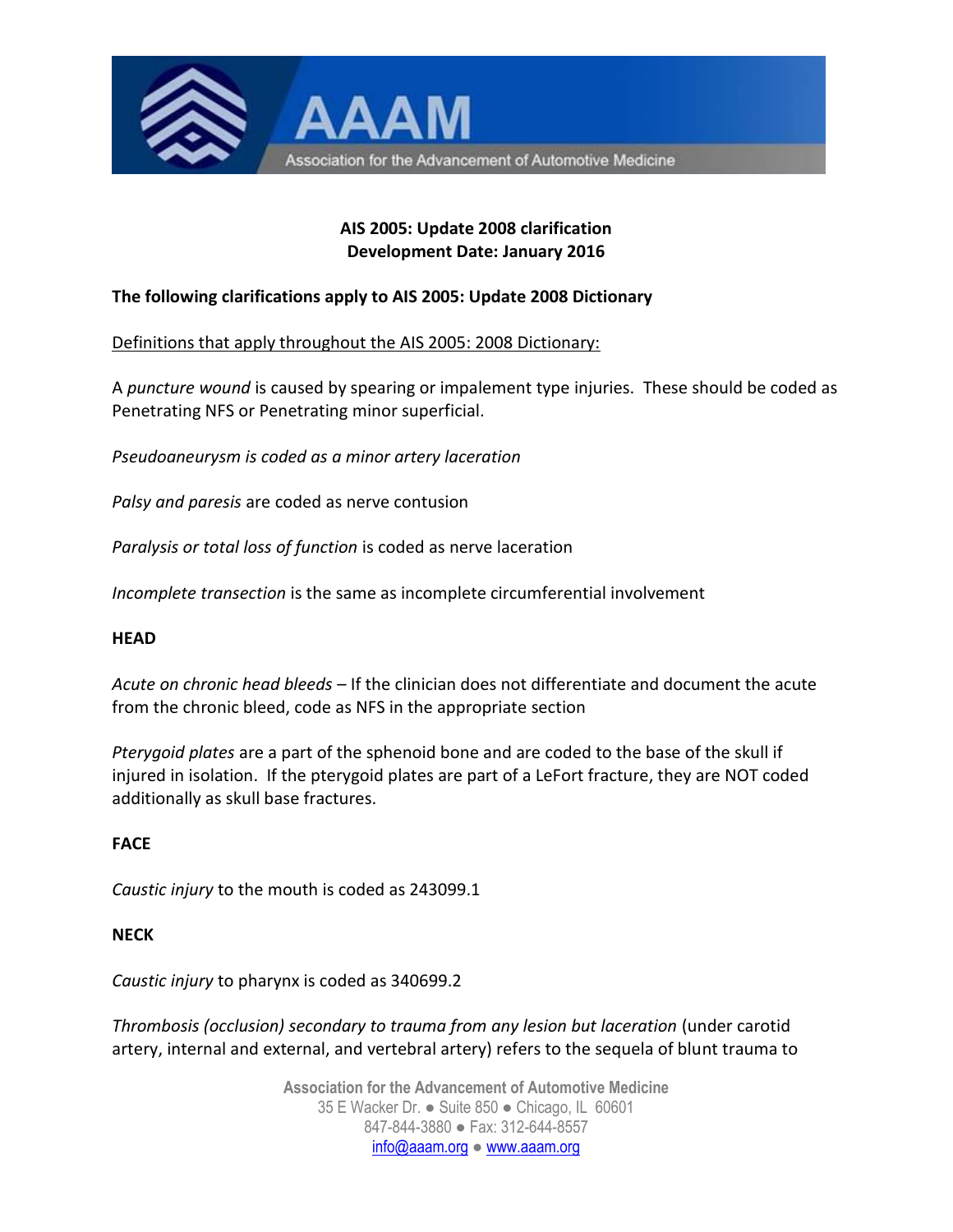

neck, i.e. seatbelt injury.

*Parotid gland* is the same as salivary gland

# **THORAX**

*Persistent air leak* (442203.4) is described as an air leak in the thorax that lasts for more than 48 hours, which represents a more severe injury than a simple pneumothorax.

*Intracardiac septum* may also be identified as "intraventricular" septum.

*Flail chest with additional but separate rib fractures* on the same side is coded to the more severe injury, the flail chest, and the additional ribs on the same side are not coded.

# **ABDOMEN**

*Hemoperitoneum* is a sequela and is not a codable injury.

*Serosal tear* is coded as a partial thickness injury.

## **SPINE**

*In AIS 2008 when there is documented injury to the spinal cord such as compression, epidural, or subdural hemorrhage associated with a fracture AND there is no neurologic deficit, the coder must choose to either code the cord injury OR the fracture. Current rules prohibit coding both.* 

*The Clarification document originally posted in 2013 was erroneous and was subsequently retracted. (Se[e http://www.aaam1.org/ais/AISClarified2012.pdf](http://www.aaam1.org/ais/AISClarified2012.pdf) page 5)*

*Pars interarticularis* is located between the lamina and the pedicle anatomically and should be coded as pedicle. Previous teaching of coding this to lamina has been changed per recent Neurosurgery input.

## **EXTREMITY (upper and lower)**

*Amputation* is defined as "traumatic" not surgical

**Association for the Advancement of Automotive Medicine** 35 E Wacker Dr. ● Suite 850 ● Chicago, IL 60601 847-844-3880 ● Fax: 312-644-8557 [info@aaam.org](mailto:info@aaam.org) ● www.aaam.org